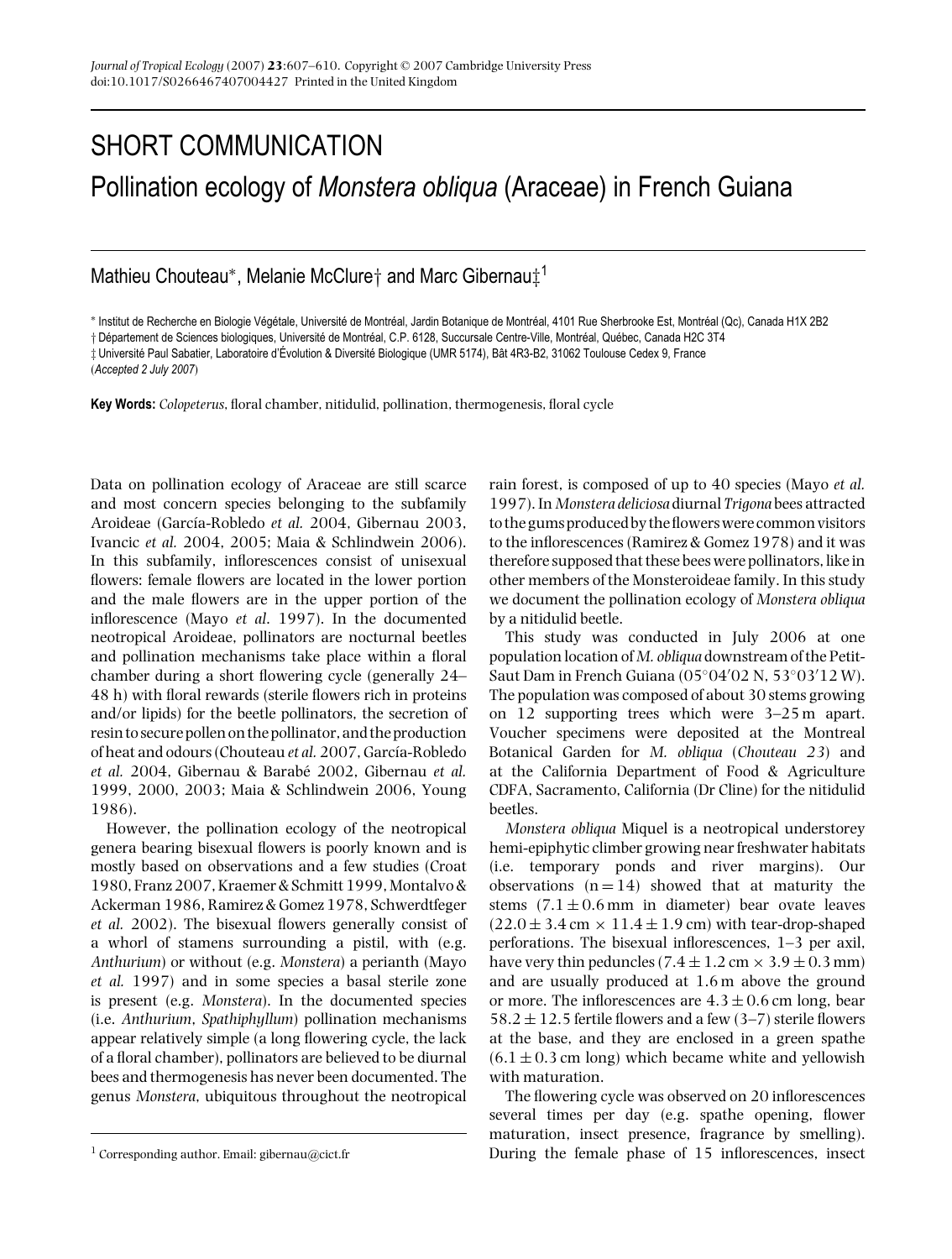

Figure 1. Temperature curves of the spadix (thick line) and ambient air temperature (thin line) during 3 consecutive days of the flowering cycle for *Monstera obliqua* inflorescences in French Guiana. The beginning and ending times of female and male phases are indicated by arrows. The more distant the two curves are, the greater is the temperature difference between the inflorescence and ambient air, and thus the inflorescence is heating up. During the male phase, the inflorescence is clearly warmer than ambient air.

visitors were collected in a bag using a paint brush and quickly frozen prior to counting. Moreover, all collected insects were observed under a dissecting microscope to check for the presence or absence of pollen on their bodies. Self-pollination was tested by bagging 15 other inflorescences prior to their opening. In addition, 28 nonmanipulated infructescences were monitored in order to determine the frequency of abortion. If inflorescences fruited, the numbers of fruits and aborted fruits were counted.

The temperature of five inflorescences, growing on four plants, was recorded during different days every 20 min during the complete flowering cycle using Digi-Sense<sup> $\&$ </sup> DualLogR $\mathbb B$  thermocouple thermometers. One probe was inserted approximately 5 mm into the middle of the spadix and another probe was used to record the ambient air temperature 20 cm from the inflorescence.

Flowering appeared to be asynchronous in *Monstera obliqua*, since only one inflorescence at anthesis per stem was observed at any given time during this study. The mean lapse of time between two successive anthesis on a given stemwas 6.7 dwith aminimum of 4 d. Interestingly, half of the 20 inflorescences opened (female phase) when at least one other inflorescence was still dispersing pollen (male phase). The flowering and thermogenic cycle was a 48-h process spread out over 3 d (Figure 1). Before flowering began, the green spathe was tightly folded around the spadix, preventing access to the flowers.

The flowering cycle started on the first morning around 6h00. At this time, stigmas were wet, turgescent with stigmatic droplets and supposedly receptive (beginning of female phase, Figure 1 first arrow), fragrances were produced and the spathe began to slightly unfold, creating a floral chamber between the spadix and the spathe. On the second morning (10h00–11h00), the stigmas were dry (end of the female phase, Figure 1 second arrow) and appeared to be no longer receptive. The fragrance continued to be produced and the spathe began to open widely (0.66–0.75 of its length) until nightfall (Figure 1). Around 1h00, the pollen started to be released from all flowers synchronously (male phase, Figure 1 third arrow). Around 3h00, the flowering cycle ended: the pollen ceased to be released, but stayed on the flowers, and the fragrance was no longer emitted.

Temperature records showed small differences  $(0.6 °C \pm 0.1 °C)$  between the inflorescence and ambient air early on the second morning  $(5h36 \pm 15 \text{ min})$ when ambient temperatures dropped to  $23.4 °C \pm 0.7 °C$ (Figure 1). On the second night of the flowering cycle  $(21h33 \pm 1h42)$  min to  $9h03 \pm 37$  min), as ambient air temperatures dropped, the spadix temperature rose gradually until it reached 25.2 °C  $\pm$  0.5 °C (2 °C  $\pm$  0.4 °C above air temperature) at  $1h11 \pm 1 h37$  min and was coupled with the release of pollen (male phase, Figure 1).

All of the 242 insect visitors found in the inflorescences of *M. obliqua* were *Colopeterus amputatus* Erichson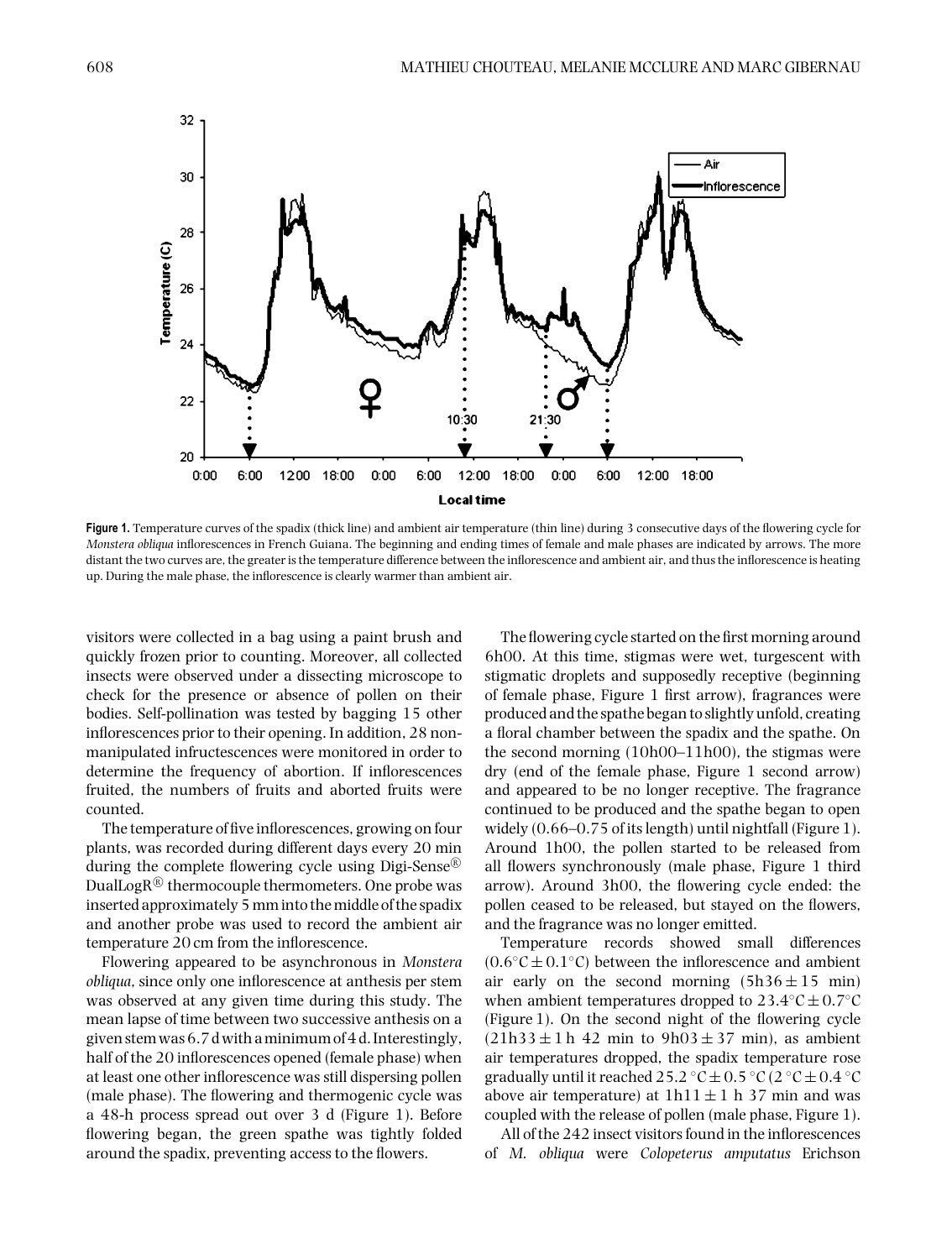(Nitidulidae). Using a dissecting microscope, we recorded small amounts of pollen wedged in small clusters in the ventral area of 83% of the collected beetles. Arrival of *C. amputatus* on all inflorescences was observed during daylight (morning, midday and afternoon) of the first and second day of flowering (during the female and femalemale interphase). They remained tightly packed inside the floral chamber and copulation was observed. At the end of the female phase (10h00–11h00 of the second day), floral chambers were sheltering  $3-25$  individuals (mean  $\pm$  SD:  $16.1 \pm 6.9$ ). Later, when the spathe had opened wider, the beetles present in the inflorescences hid between the spadix and the spathe. On the third day, in the early morning hours (around 3h00), released pollen stuck to the beetles which then left the inflorescences at daybreak. *Colopeterus amputatus* beetles were also observed eating pollen after its release (during the night). After 6h00, the inflorescences were empty and virtually no pollen was left on the flowers.

All the 15 bagged inflorescences aborted within 1 wk and hence *M. obliqua* is considered to be unable to self-pollinate. Moreover, of the 28 non-manipulated inflorescences, 20 (e.g. 71%) aborted naturally after 2 wk. Of the eight inflorescences in which fruiting was observed,  $84.1\% \pm 9.7\%$  of flowers produced fruits. Each berry contained three or four seeds.

Until now, pollination ecology in the genus *Monstera* had not been documented except for observations of resin harvest by bees on *Monstera deliciosa* (Ramirez & Gomez 1978). *Colopeterus amputatus*, a small (4–5 mm) nitidulid, was the only insect visitor attracted to*M. obliqua* inflorescences. The presence of pollen on their bodies when arriving at a newinflorescence coupled with thefact that they stayed inside the inflorescence during the entire flowering cycle suggests that *C. amputatus* was the only pollinator of *M. obliqua* in the studied population in French Guiana. Gum production by the sterile flowers, as documented in *Monstera deliciosa* (Ramirez & Gomez 1978), was never observed in *M. obliqua*.

In addition, our results show that *M. obliqua* exhibited a short flowering cycle and a floral chamber, two floral traits unique for a neotropical species bearing bisexual inflorescences. The 48-h flowering cycle of *M. obliqua* contrasts with other taxa with bisexual flowers, such as *Anthurium* and *Spathiphyllum*, whose flowering cycles last from 10 d to 30 d (Croat 1980, Franz 2007, Montalvo & Ackerman 1986, Schwerdtfeger *et al.* 2002), but is comparable with neotropical beetle-pollinated Araceae of the Aroideae subfamily which also possess a floral chamber (Chouteau et al. 2007, García-Robledo et al. 2004, Gibernau & Barabé 2002, Gibernau et al. 1999, 2003; Maia & Schlindwein 2006, Young 1986). In *M. obliqua*, the pollinating *C. amputatus* arrived on the first and second day before the spathe was completely open and they used the floral chamber as a mating site and as a

shelter. The inflorescences did not offer pollinator rewards in the form of protein-rich flowers as has been described in other neotropical beetle-pollinated Araceae (Gibernau & Barabé 2002, Gibernau *et al.* 2003, Young 1986) until the release of pollen which was subsequently eaten.

Heat production by floral structures is generally associated with the emission of fragrances, the arrival of pollinators and the liberation of pollen and this has been well documented in the aroid family (Gibernau *et al*. 2003, Gottsberger 1990, Meeuse & Raskin 1988). However, unlike other neotropical beetle-pollinated species (Chouteau et al. 2007, García-Robledo et al. 2004, Gibernau & Barabé 2000, 2002; Gibernau et al. 1999, 2000, 2003; Maia & Schlindwein 2006, Young 1986), *M. obliqua* produced limited heat during the female phase. Pollinators appeared to be attracted to the sweet scent which was produced during the 48-h of the flowering cycle albeit a small increase of the spadix temperature was recorded during the female phase. Heating occurred mainly at the time of pollen release (i.e. male phase) as in other beetle-pollinated genera such as *Philodendron* subgenus *Philodendron* (Gibernau & Barabe´ 2002, Gibernau *et al.* 1999, 2000), *Caladium* (Maia & Schlindwein 2006), *Xanthosoma* (García-Robledo et al. 2004), *Dieffenbachia* (Young 1986), *Montrichardia* (Gibernau *et al*. 2003) and *Syngonium* (Chouteau *et al.* 2007), and is believed to aid in releasing pollen from the stamens and also in increasing the body temperature of the beetles prior to flight activity (Gibernau & Barabe´ 2002, Seymour *et al.* 2003).

Our results suggest that *M. obliqua* is unable to self-pollinate due to protogyny (temporal separation of sexes). The fruit set was low – only about 30% of the inflorescences set fruit – but when pollination did occur, fruit production was high with 84% of the berries reaching maturity. These results suggest that fruiting is more limited by resource availability than by pollination efficiency. Firstly, all receptive inflorescences were visited. Secondly, inflorescences were visited by numerous nitidulids almost always loaded with pollen. Thirdly, very few inflorescences flowered in synchrony, increasing the probability of cross-pollination. Another explanation could be that many of the inflorescences were in fact self-pollinated since they could grow on different stems that were genetically similar. In the studied population, vegetative reproduction was common: numerous independent, rooted sections of *M. obliqua* could be observed on the forest floor, suggesting it is an important mode of reproduction.

In conclusion, although *M. obliqua* is phylogenetically close to *Spathiphyllum* and *Anthurium*, it displays a very different flowering cycle. The flowering cycle of this species is similar to that commonly found in taxa with inflorescences consisting of unisexual flowers that are pollinated by beetles. The results of this study demonstrate